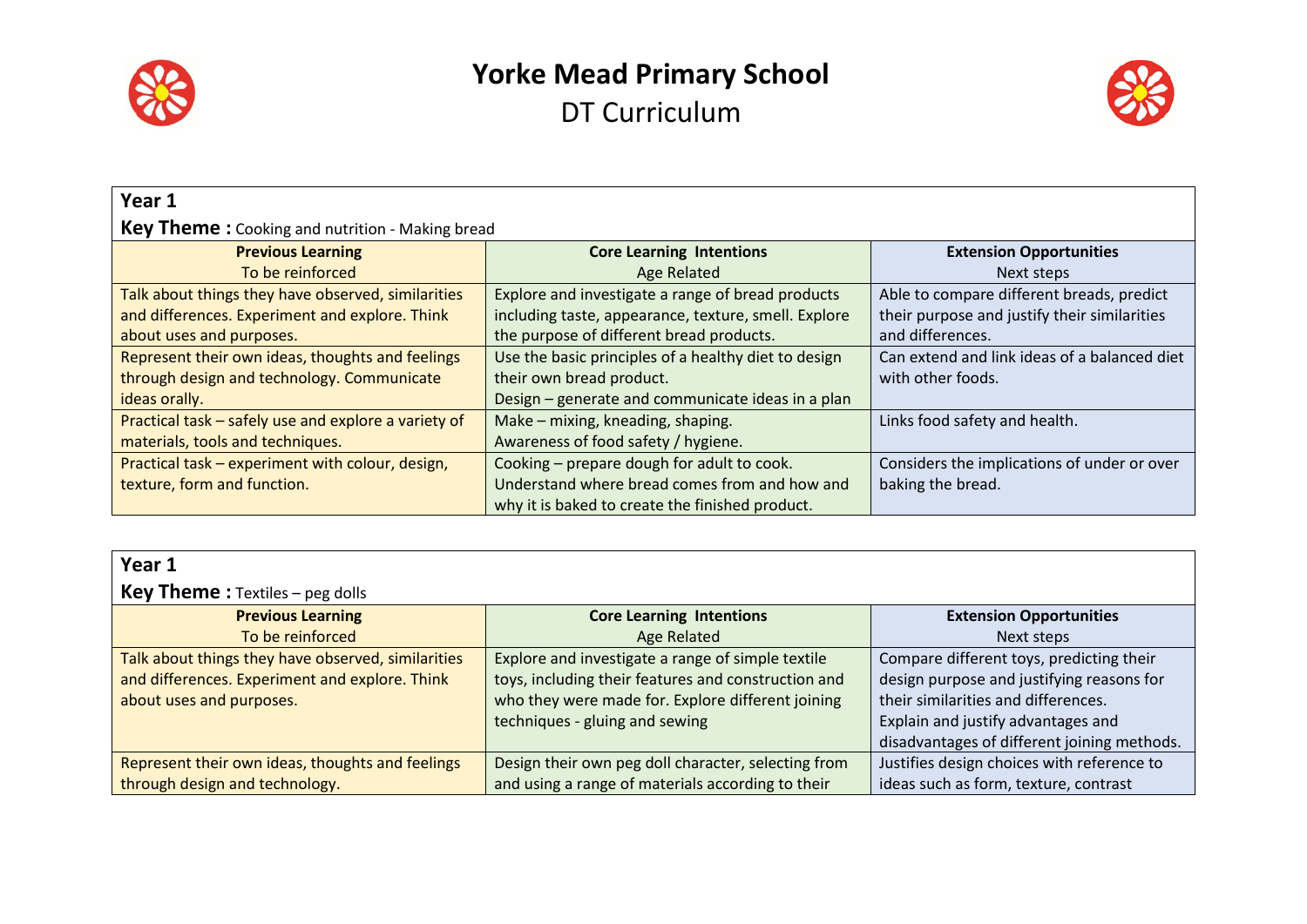



| Communicate ideas orally.                                                                | characteristics. Communicate their ideas through                                                                                                  |                                                                                                                                                   |
|------------------------------------------------------------------------------------------|---------------------------------------------------------------------------------------------------------------------------------------------------|---------------------------------------------------------------------------------------------------------------------------------------------------|
| Practical task - experiment with colour, design,                                         | drawing and talking.                                                                                                                              |                                                                                                                                                   |
| texture, form and function.                                                              |                                                                                                                                                   |                                                                                                                                                   |
| Practical task - safely use and explore a variety of<br>materials, tools and techniques. | Make their peg character selecting from and using a<br>range of tools and equipment to perform practical<br>tasks of cutting, joining, finishing. | Considers advantages and disadvantages of<br>tools and equipment, identifying limitations<br>and other methods for performing practical<br>tasks. |
|                                                                                          | Evaluate ideas and finished product against design                                                                                                | Critically evaluate with specific detail.                                                                                                         |
|                                                                                          | criteria                                                                                                                                          |                                                                                                                                                   |

| Year 1                                                                                                                                                                                             |                                                                                                                                                                                                 |                                                                                                                                          |
|----------------------------------------------------------------------------------------------------------------------------------------------------------------------------------------------------|-------------------------------------------------------------------------------------------------------------------------------------------------------------------------------------------------|------------------------------------------------------------------------------------------------------------------------------------------|
| <b>Key Theme:</b> Levers and sliders - Homes for mini-beasts                                                                                                                                       |                                                                                                                                                                                                 |                                                                                                                                          |
| <b>Previous Learning</b>                                                                                                                                                                           | <b>Core Learning Intentions</b>                                                                                                                                                                 | <b>Extension Opportunities</b>                                                                                                           |
| To be reinforced<br>Talk about things they have observed, similarities<br>and differences. Experiment and explore. Think<br>about uses and purposes.                                               | <b>Age Related</b><br>Explore the use levers and sliders in a range of<br>existing products.                                                                                                    | Next steps<br>Predict their construction and movement.<br>Compare and contrast products with<br>justifying advantages and disadvantages. |
| Represent their own ideas, thoughts and feelings<br>through design and technology.<br>Practical task - experiment with colour, design,<br>texture, form and function.<br>Communicate ideas orally. | Design their own appealing moving picture for a<br>particular purpose, selecting from a range of<br>materials. Develop and communicate their ideas<br>through drawing and talking or a mock-up. | Explain and justify design choices.                                                                                                      |
| Practical task - safely use and explore a variety of<br>materials, tools and techniques.                                                                                                           | Make their product using their design.<br>Select from and use a range of tools equipment to<br>perform practical tasks of cutting, joining, finishing.                                          | Identify problems in the making process<br>and adapt and amend their design<br>accordingly.                                              |
|                                                                                                                                                                                                    | Share their work as they evaluate their and others<br>finished work.                                                                                                                            | Offer thoughtful, specific, helpful criticism.                                                                                           |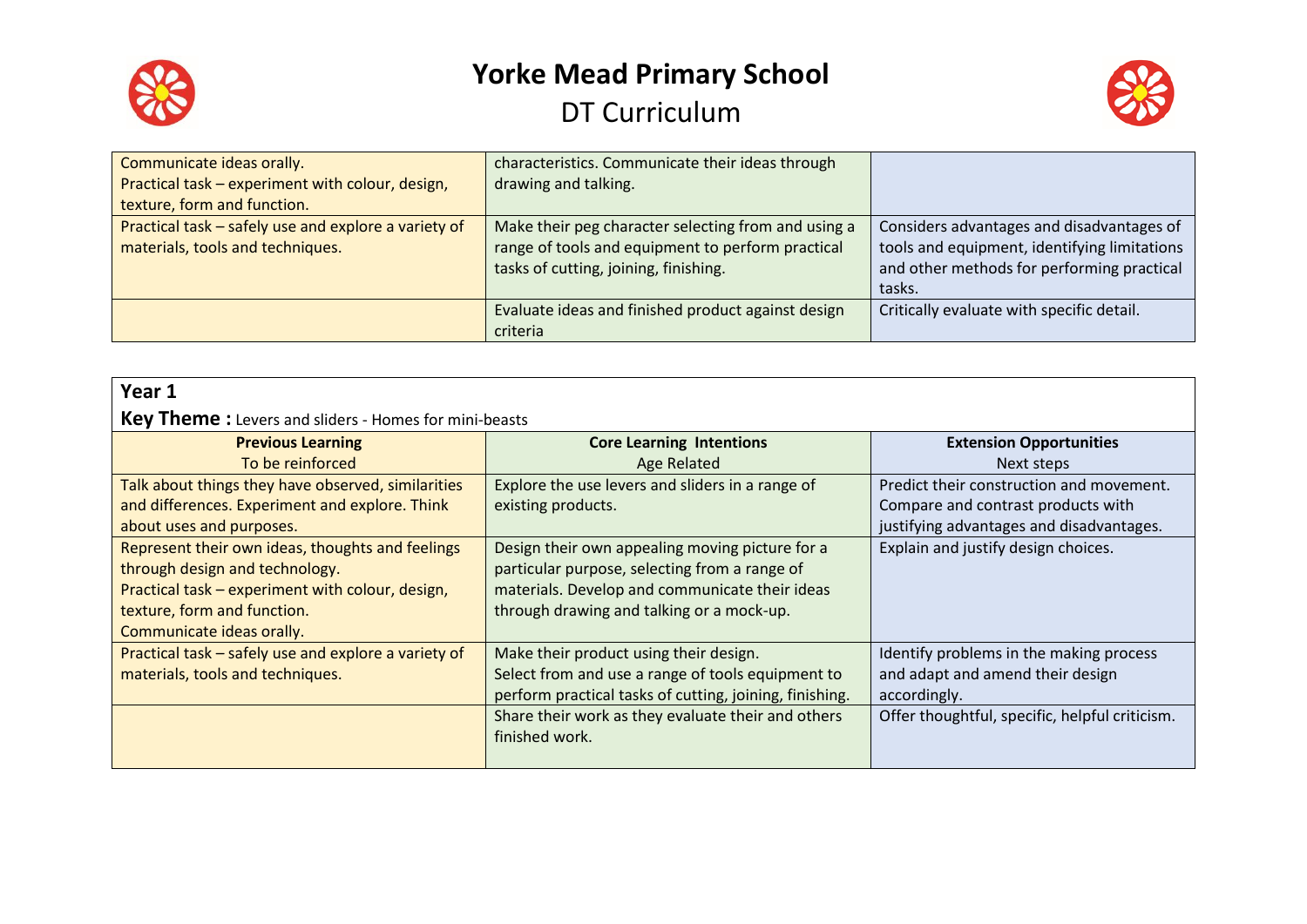



#### **Year 2** Key Theme: Cooking and nutrition – healthy snacks (can be adapted to particular topics or occasions by changing the types of fruit or vegetables, or changing the target group, or focusing on a particular product e.g. salads, soups, fruit jelly, fruit yoghurt, fruit drinks, fruit or vegetable skewers. **Previous Learning** To be reinforced **Core Learning Intentions** Age Related **Extension Opportunities**  Next steps Yr 1 explore a range of existing food items using appropriate language Explore, investigate and taste different foods and develop vocabulary to describe the appearance, taste, smell and texture and discover what children like best. Look at and classify foods on how and where they are grown. Look at different preparation requirements – washing, peeling etc. Compare and contrast different foods, predicting how they may taste or be prepared based on prior learning and links. Yr 1 design a dish using the basic principles of a healthy and varied diet. Communicate ideas. Develop design ideas based on their research. Decide what they intend to design and make and who it is for using the basic principles of a healthy and varied diet. Consider how their choices will be prepared and presented to be appealing. Communicate their ideas through talking, drawing and labelling. Justify design choices and relative emphasis on nutritional value, seasonality, taste and appearance.  $Yr$  1 prepare food using basic hygiene principles  $\blacksquare$  Using their plan and design, make their snacks. Apply basic hygienic practices and to use basic tools and equipment effectively and safely. Make links between hygiene and food safety and health Yr 1 evaluate their ideas Share their work and evaluate their design and finished product. Critically evaluate with specific detail.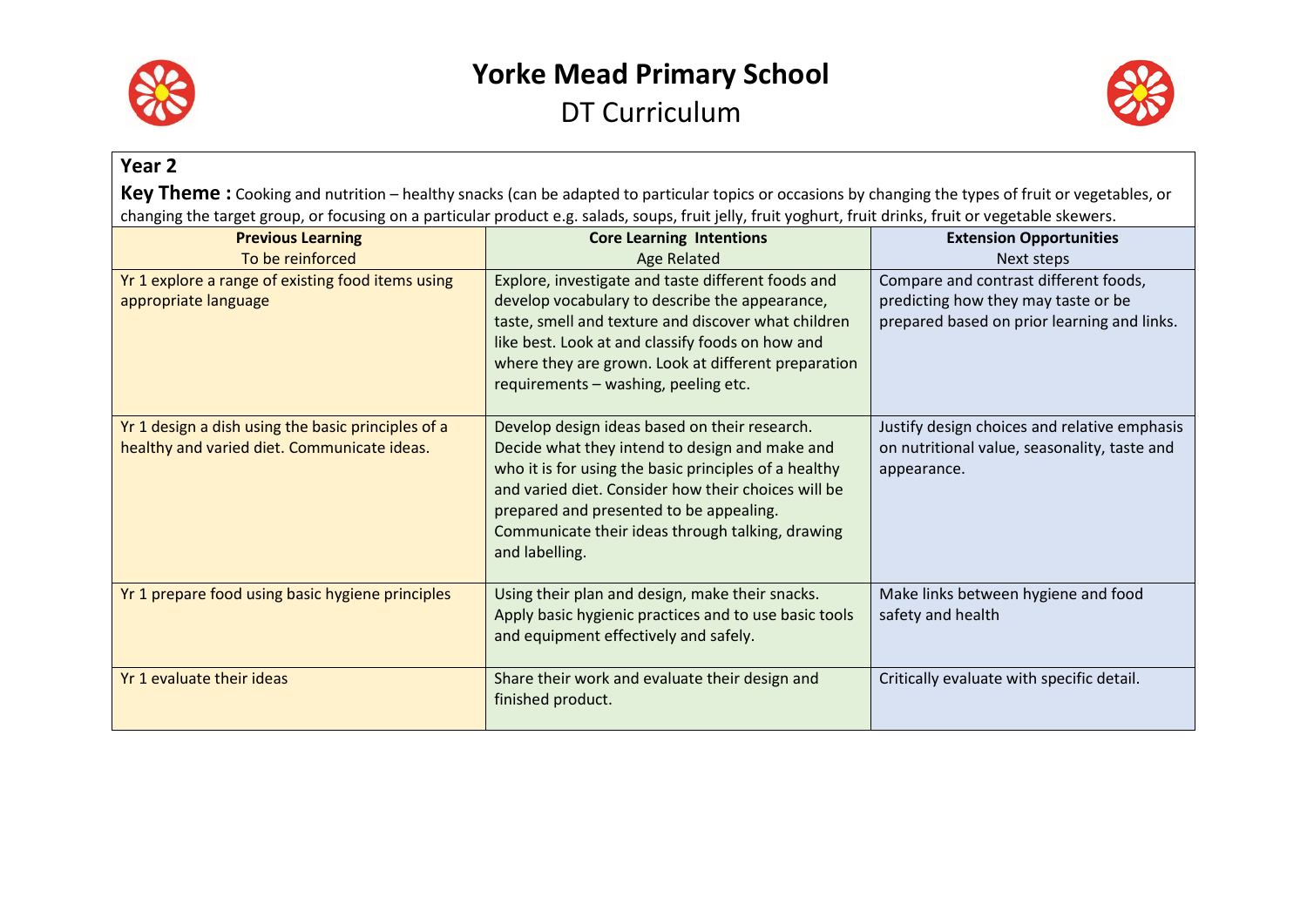



#### **Year 2**

**Key Theme :** Mechanisms and mechanical systems – levers and sliders

Moving space pictures

| <b>Previous Learning</b>                      | <b>Core Learning Intentions</b>                    | <b>Extension Opportunities</b>            |
|-----------------------------------------------|----------------------------------------------------|-------------------------------------------|
| To be reinforced                              | Age Related                                        | Next steps                                |
| Y1 explore levers and sliders                 | Explore the use levers and pivots, wheel mechanism | Predict movement and mechanism            |
|                                               | and sliders in a range of existing moving pictures |                                           |
| Y1 design with a lever and slider             | Design their own functional, appealing moving      | Design with multiple moving parts         |
|                                               | picture for a particular purpose, selecting from a |                                           |
|                                               | range of materials. Develop and communicate their  |                                           |
|                                               | ideas through drawing and talking or a mock-up.    |                                           |
| Y1 make a picture using a lever or slider     | Make their moving pictures using a range of        | Identify problems in the making process   |
|                                               | appropriate tools, equipment and finishing         | and adapt and amend their design          |
|                                               | techniques                                         | accordingly.                              |
| Yr 1 evaluate their and others finished work. | Share their work as they evaluate their and others | Critically evaluate with specific detail. |
|                                               | finished work.                                     |                                           |

| Year <sub>2</sub>                                                                                |                                                      |                                              |
|--------------------------------------------------------------------------------------------------|------------------------------------------------------|----------------------------------------------|
| <b>Key Theme:</b> Mechanisms and mechanical systems – wheels and axles                           |                                                      |                                              |
| Vehicles - Linked to Africa topic - make safari jeeps could link to colour mixing and camouflage |                                                      |                                              |
| <b>Previous Learning</b>                                                                         | <b>Core Learning Intentions</b>                      | <b>Extension Opportunities</b>               |
| To be reinforced                                                                                 | Age Related                                          | Next steps                                   |
| Y1 investigate products with moving parts                                                        | Investigate and identify different vehicle features  | Critically evaluate different wheel and axel |
|                                                                                                  | and functions. Explore wheels, axels and chassis and | construction and movement.                   |
|                                                                                                  | how they can be attached.                            |                                              |
| Yr 1 Design a product for a particular purpose                                                   | Design own vehicle based on design criteria. Develop |                                              |
|                                                                                                  | and communicate their ideas through talking and      |                                              |
|                                                                                                  | drawing.                                             |                                              |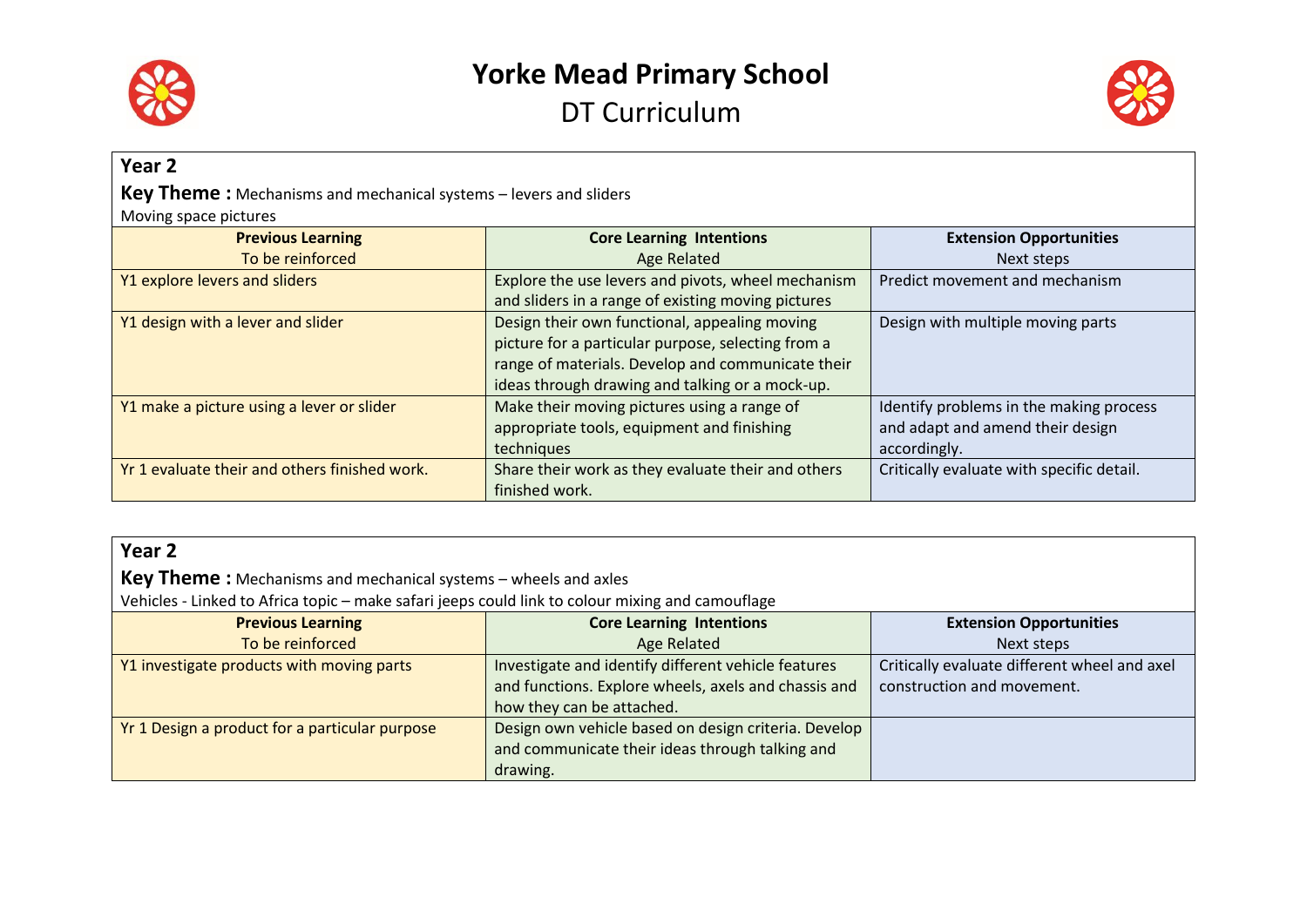



| Yr 1 select appropriate materials and tools to cut<br>join and finish | Select appropriate materials and tools for<br>construction. Make vehicles using a variety of<br>materials, tools and equipment to cut, join and<br>finish. | Identify and pre-empt problems in the<br>making process and adapt and amend their<br>design accordingly. |
|-----------------------------------------------------------------------|------------------------------------------------------------------------------------------------------------------------------------------------------------|----------------------------------------------------------------------------------------------------------|
| Yr 1 evaluate their ideas against design criteria.                    | Evaluate finished vehicles against design criteria.                                                                                                        |                                                                                                          |

| Year <sub>3</sub>                                     |                                                       |                                |
|-------------------------------------------------------|-------------------------------------------------------|--------------------------------|
| <b>Key Theme:</b> Cooking and nutrition - Sandwiches  |                                                       |                                |
| <b>Previous Learning</b>                              | <b>Core Learning Intentions</b>                       | <b>Extension Opportunities</b> |
| To be reinforced                                      | <b>Age Related</b>                                    | Next steps                     |
| Yr 1 investigating types of bread                     | Explore the food pyramid and the principles of a      |                                |
| Yr 2 exploring where and how food is grown            | varied and healthy diet. Investigate and taste        |                                |
|                                                       | different types of bread and ingredients.             |                                |
|                                                       |                                                       |                                |
| Yr 1 designing their own bread roll                   | Decide who and what they will make their sandwich     |                                |
| Yr 2 use the basic principles of a healthy and varied | for. Plan and design their own sandwich selecting     |                                |
| diet                                                  | appropriate ingredients. Model and communicate        |                                |
|                                                       | their ideas in an exploded diagram of their sandwich. |                                |
| Yr 2 preparation techniques for fruit and             | Demonstrate an understanding of working safely        |                                |
| vegetables                                            | with food. Prepare their sandwich using appropriate   |                                |
| Yr 2 hygienic practices and using kitchen tools and   | tools and techniques.                                 |                                |
| equipment effectively and safely                      |                                                       |                                |
|                                                       |                                                       |                                |
|                                                       | Evaluate their design and making process. Consider    |                                |
|                                                       | improvements.                                         |                                |
|                                                       |                                                       |                                |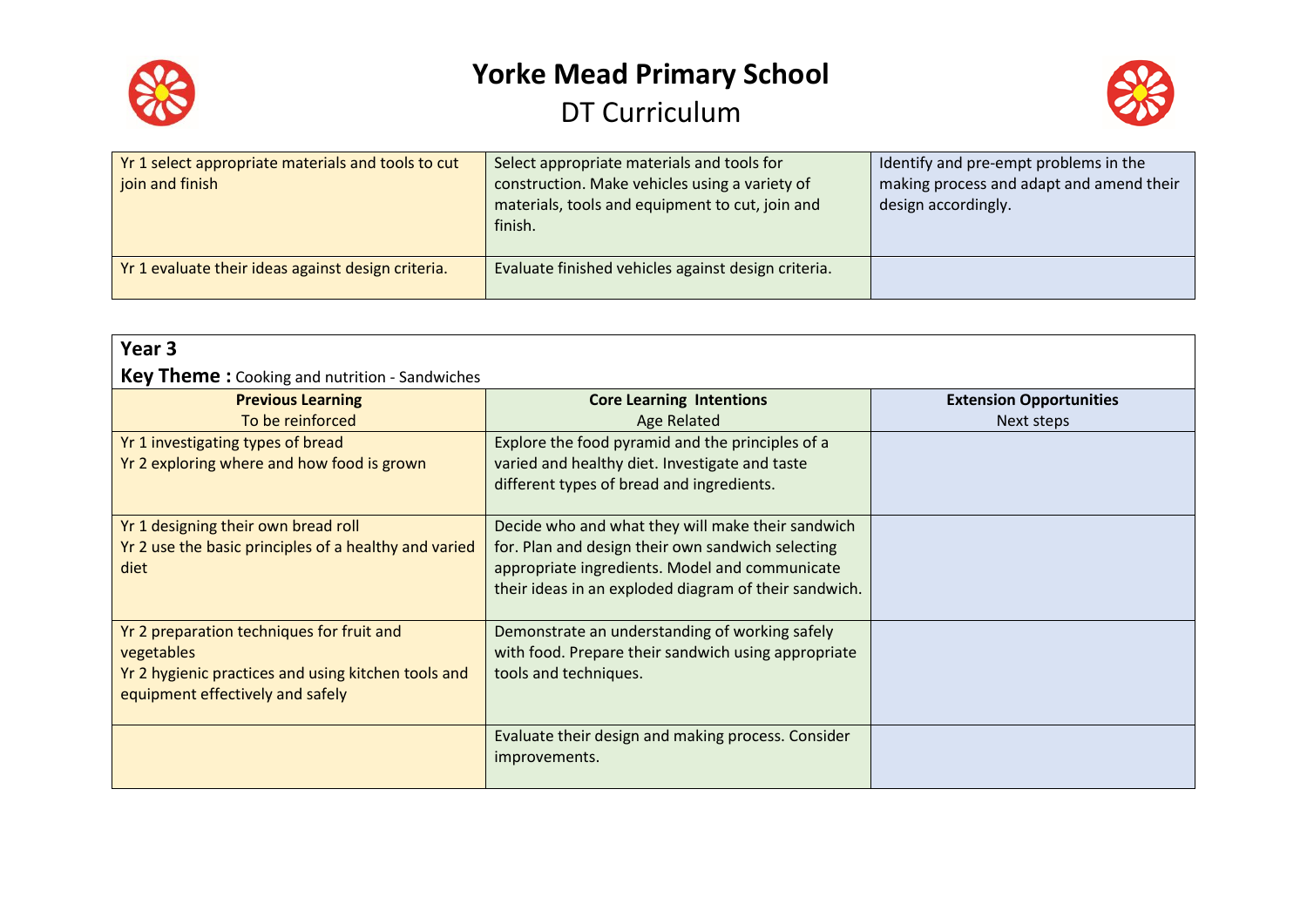



| Year <sub>3</sub>                                                |                                                      |                                |
|------------------------------------------------------------------|------------------------------------------------------|--------------------------------|
| <b>Key Theme:</b> Mechanisms and mechanical systems – pneumatics |                                                      |                                |
| Linked to machines topic - make a pneumatic machine              |                                                      |                                |
| <b>Previous Learning</b>                                         | <b>Core Learning Intentions</b>                      | <b>Extension Opportunities</b> |
| To be reinforced                                                 | <b>Age Related</b>                                   | Next steps                     |
| Yr 2 explore and investigate products with moving                | Explore a range of familiar products that use air to |                                |
| parts                                                            | make them work eg. Whistles, party blowers, bicycle  |                                |
|                                                                  | pumps. Investigate what air does and how it has      |                                |
|                                                                  | been used in the design of these products.           |                                |
|                                                                  | Experiment with different materials and different    |                                |
|                                                                  | moving parts. Plan and design their own machine -    |                                |
|                                                                  | developing, generating and communicating their       |                                |
|                                                                  | ideas through discussion and annotated sketches.     |                                |
| Yr 2 select a variety of materials, tools and                    | Make their pneumatic machine selecting and using a   |                                |
| equipment to cut join and finish.                                | range of tools and equipment. Select appropriate     |                                |
|                                                                  | materials and components based on their functional   |                                |
|                                                                  | properties and aesthetic qualities.                  |                                |
|                                                                  | Evaluate against their own design criteria and       |                                |
|                                                                  | consider improvements.                               |                                |

| Year <sub>3</sub>                              |                                                      |                                             |
|------------------------------------------------|------------------------------------------------------|---------------------------------------------|
| <b>Key Theme:</b> Structures - packaging       |                                                      |                                             |
| Linked to cheese topic (France)                |                                                      |                                             |
| <b>Previous Learning</b>                       | <b>Core Learning Intentions</b>                      | <b>Extension Opportunities</b>              |
| To be reinforced                               | Age Related                                          | Next steps                                  |
| Yr 2 Investigate a range of existing products, | Investigate and analyse a range of existing products | Link to printing and graphics on packaging, |
| including the structural qualities             | exploring purpose and functionality, materials used  | differentiating between statutory labelling |
|                                                | and construction. Opportunity to explore nets of     | and advertising.                            |
|                                                | shapes and determine which shapes would be best      |                                             |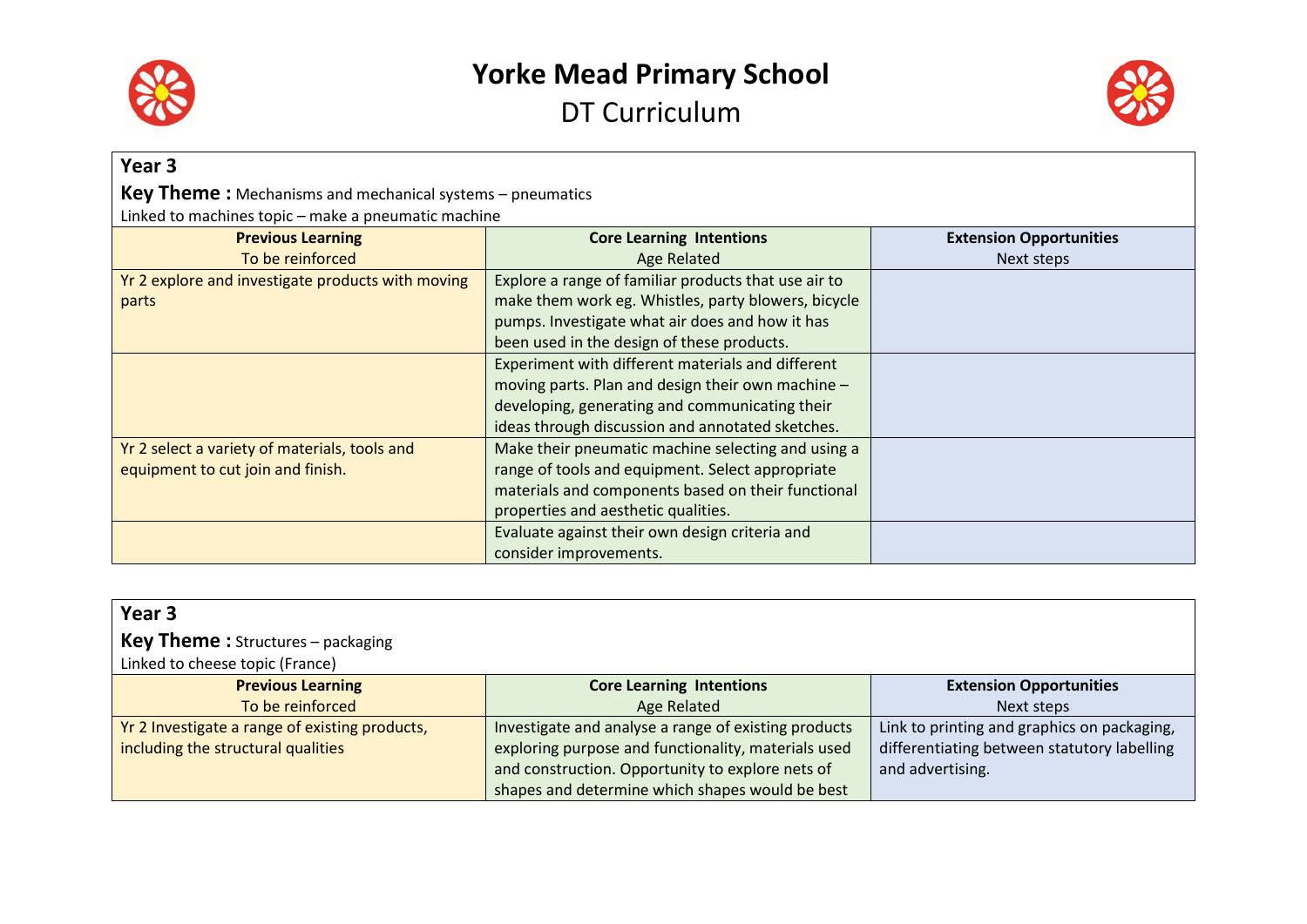



|                                                  | for a variety of packaging. Explore the use of       | Linking packaging materials and impact of |
|--------------------------------------------------|------------------------------------------------------|-------------------------------------------|
|                                                  | graphics on packaging and consider audience and      | their manufacture and waste on the        |
|                                                  | purpose.                                             | environment.                              |
| Yr 2 Design a structural product fit for purpose | Design their own packaging box fit for a particular  |                                           |
|                                                  | purpose, considering functionality and appeal – link |                                           |
|                                                  | to cheese topic. Selecting from a range of materials |                                           |
|                                                  | according to their functional properties and         |                                           |
|                                                  | aesthetic qualities. Develop and communicate their   |                                           |
|                                                  | ideas through discussion, annotated sketches and     |                                           |
|                                                  | prototypes.                                          |                                           |
| Yr 2 Select appropriate materials, tools and     | Construct and decorate their own packaging,          |                                           |
| equipment to cut, join and finish.               | selecting from a range of tools and equipment to     |                                           |
|                                                  | cut, shape, join and finish accurately.              |                                           |
|                                                  | Reflect on design and making process. Evaluate their |                                           |
|                                                  | own finished product against the design criteria and |                                           |
|                                                  | consider the views of others to improve their work.  |                                           |

### **Year 4**

**Key Theme :** Cooking and Nutrition – vegetarian filo parcels (samosas)

Linked to RE Sikhism

| <b>Previous Learning</b>                            | <b>Core Learning Intentions</b>                      | <b>Extension Opportunities</b> |
|-----------------------------------------------------|------------------------------------------------------|--------------------------------|
| To be reinforced                                    | Age Related                                          | Next steps                     |
| Yr 3 explore the principles of a varied and healthy | Explore and understand what seasonality is - look at |                                |
| diet.                                               | what UK foods are at their best at this time of year |                                |
|                                                     | and why foods are available all year round (focusing |                                |
|                                                     | on vegetables). Understand the importance of fresh   |                                |
|                                                     | vegetables as part of a healthy diet. Research       |                                |
|                                                     | samosas - what they are, how they are made and       |                                |
|                                                     | where they originate from. Explore different         |                                |
|                                                     | vegetables by touch, taste, smell, sight.            |                                |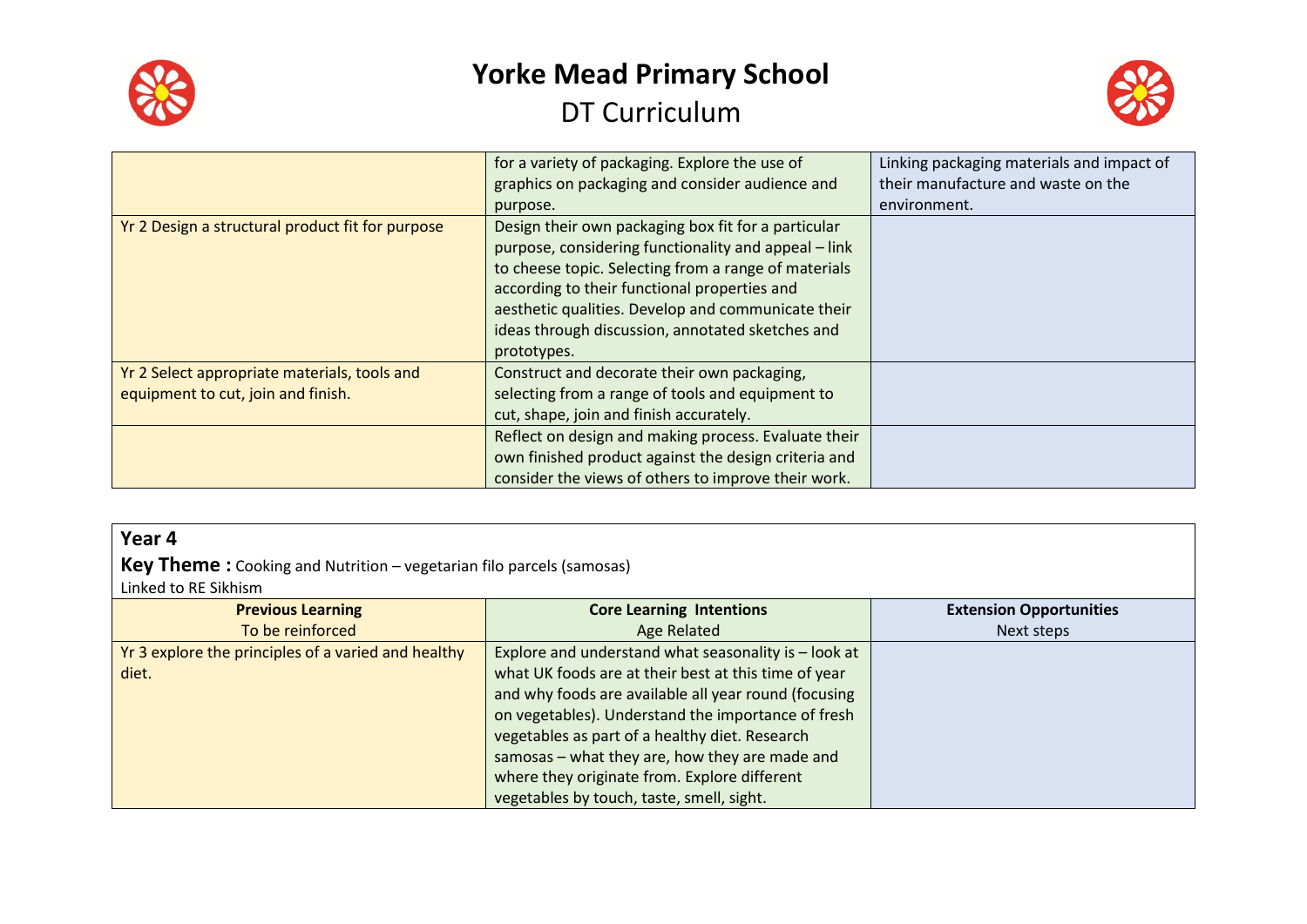



| Yr 3 Plan and design a food item selecting | Decide who and what they will make their samosa       |  |
|--------------------------------------------|-------------------------------------------------------|--|
| appropriate ingredients                    | for. Plan and design their own vegetable filo parcel  |  |
|                                            | selecting appropriate ingredients such as seasonal    |  |
|                                            | vegetables. Model and communicate their ideas in      |  |
|                                            | an exploded diagram of their parcel.                  |  |
| Yr 3 working safely with food              | Demonstrate an understanding of working safely        |  |
|                                            | with food. Prepare and cook their vegetable parcel    |  |
|                                            | using appropriate tools and techniques. Chop, grate,  |  |
|                                            | weigh and mix ingredients accurately using            |  |
|                                            | appropriate equipment safely.                         |  |
|                                            | Evaluate their parcels against their design criteria. |  |
|                                            | Identify any areas for improvement or changes they    |  |
|                                            | would wish to make following tasting.                 |  |

#### **Year 4**

### **Key Theme :** Build complex structures - Musical instruments

| <b>Previous Learning</b>                         | <b>Core Learning Intentions</b>                     | <b>Extension Opportunities</b>              |
|--------------------------------------------------|-----------------------------------------------------|---------------------------------------------|
| To be reinforced                                 | Age Related                                         | Next steps                                  |
| Yr 3 exploring the functionality and design of a | Research musical instruments and explore and        | Able to predict the type of sounds made     |
| range of existing products.                      | analyse how different types of sounds can be made   | using different techniques                  |
| Yr 4 link to science unit on sound               | using different techniques (hitting, plucking,      |                                             |
|                                                  | blowing, scraping, shaking). Explore how the        |                                             |
|                                                  | properties of materials will affect the sound made. |                                             |
|                                                  | Plan and design their own musical instrument        | To design an instrument that has changes in |
|                                                  | considering purpose and selecting appropriate       | pitch                                       |
|                                                  | materials based on their acoustic properties.       |                                             |
|                                                  | Generate, develop and communicate their ideas       |                                             |
|                                                  | through discussion and annotated diagrams.          |                                             |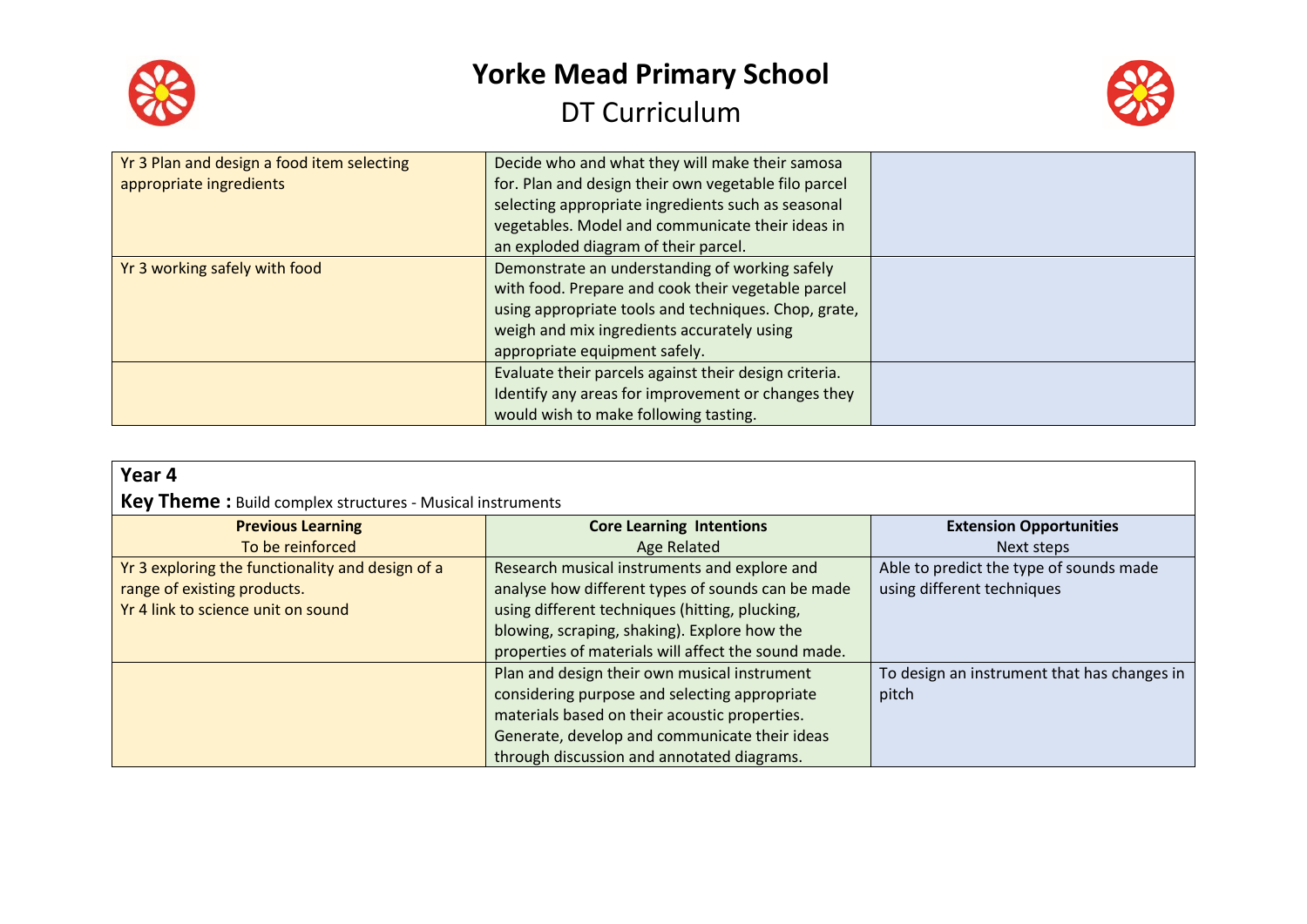



| Yr 3 Construct and decorate a structure, selecting    | Select and use a range of tools and equipment to      |  |
|-------------------------------------------------------|-------------------------------------------------------|--|
| from a range of tools and equipment to cut, shape,    | strengthen, stiffen and reinforce their instrument as |  |
| join and finish accurately.                           | appropriate, performing cutting, shaping, joining and |  |
|                                                       | finishing accurately.                                 |  |
| Yr 3 - Evaluating a structure against design criteria | Perform their instruments. Evaluate their idea and    |  |
|                                                       | finished product against their own design criteria    |  |
|                                                       | and consider improvements.                            |  |

| Year 4                                                    |                                                        |                                            |
|-----------------------------------------------------------|--------------------------------------------------------|--------------------------------------------|
| <b>Key Theme:</b> Light-up landmark / lightbox            |                                                        |                                            |
| <b>Previous Learning</b>                                  | <b>Core Learning Intentions</b>                        | <b>Extension Opportunities</b>             |
| To be reinforced                                          | <b>Age Related</b>                                     | Next steps                                 |
|                                                           | Investigate a range of light up products, explore the  | Predict the circuit and components used in |
|                                                           | different components and how they are designed to      | products.                                  |
|                                                           | suit a particular purpose.                             |                                            |
| $Yr$ 4 – link to science unit on electricity – creating a | Design their own light up product fit for purpose,     | Develop circuit design exploring concepts  |
| circuit - investigating and making switches               | including a switch to suit their design, from a range  | such as series or parallel circuits with   |
|                                                           | of suitable materials. Generate, develop and           | multiple components and predicting         |
|                                                           | communicate their ideas through discussion and         | outcomes.                                  |
|                                                           | annotated diagrams.                                    |                                            |
|                                                           |                                                        |                                            |
| $Yr$ 4 – link to science unit on electricity – creating a | Understand and use an electrical system with bulb,     | Develop finishing and decorating           |
| circuit - investigating and making switches               | wire, batteries and switch (link to science unit) to   | techniques to enhance quality of finished  |
|                                                           | make their product using a range of tools and          | product.                                   |
|                                                           | equipment accurately. Construct their landmark         |                                            |
|                                                           | from a range of appropriate tools and equipment.       |                                            |
| Yr 3 - Evaluating a structure against design criteria     | Evaluate their idea and finished product against their |                                            |
|                                                           | own design criteria and consider improvements.         |                                            |
|                                                           |                                                        |                                            |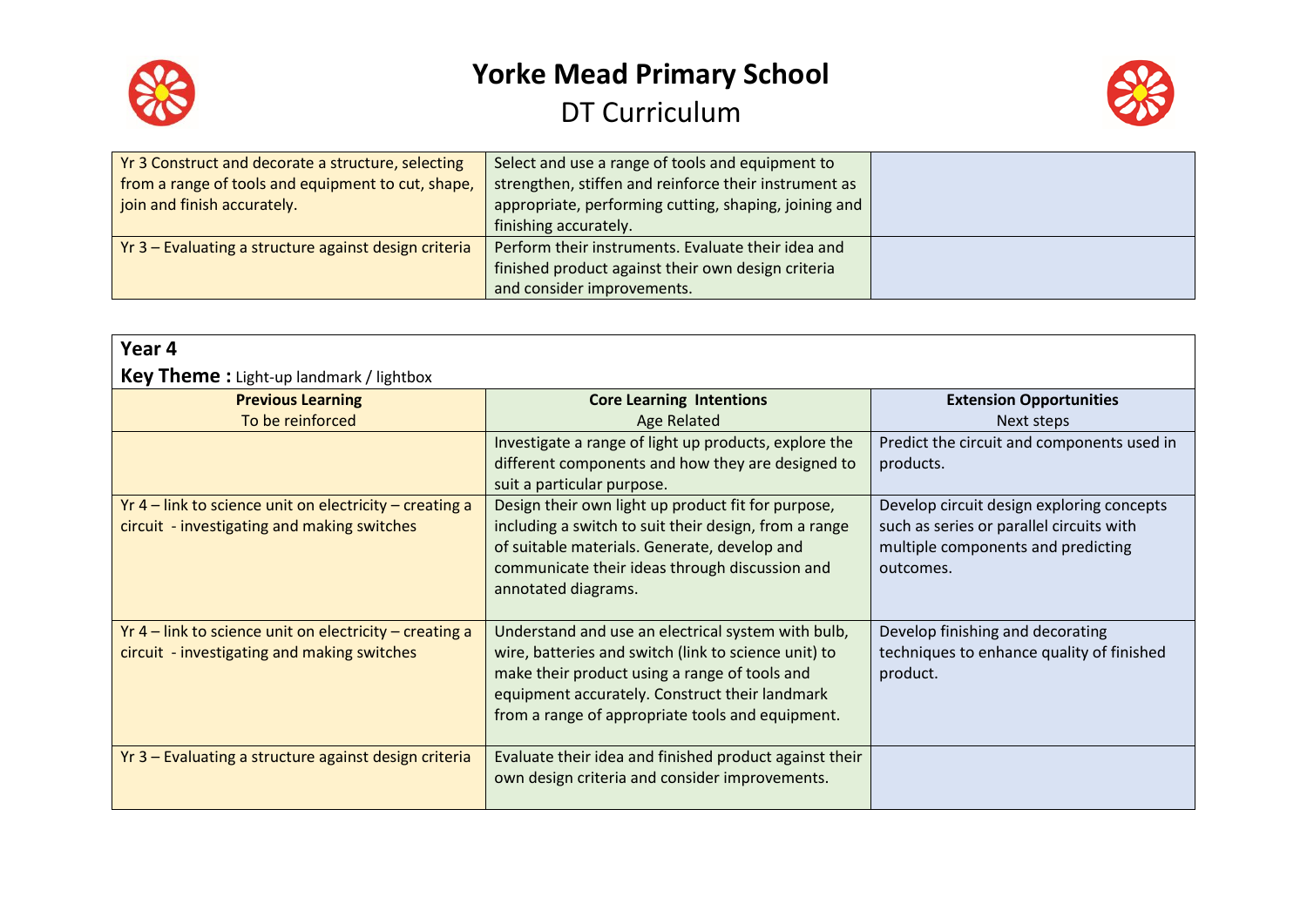



| Year 5                                             |                                                       |                                            |
|----------------------------------------------------|-------------------------------------------------------|--------------------------------------------|
| <b>Key Theme:</b> Mars Rovers                      |                                                       |                                            |
| <b>Previous Learning</b>                           | <b>Core Learning Intentions</b>                       | <b>Extension Opportunities</b>             |
| To be reinforced                                   | Age Related                                           | Next steps                                 |
| Yr 2 explore and investigate a range of vehicles,  | Explore and investigate lunar rovers/vehicles.        | Explains specific design choices with      |
| including how wheels can be attached               | Identify functionality and purpose                    | reference to product purpose and operating |
|                                                    |                                                       | environment.                               |
| Yr 4 electrical system with switch                 | Understand and use electrical system with motor       |                                            |
|                                                    | and switch.                                           |                                            |
| Yr 2 Design a moving vehicle with wheels, axels    | Design product fit for a specific purpose. Design a   |                                            |
| and chassis                                        | moving vehicle selecting from a range of appropriate  |                                            |
|                                                    | material.                                             |                                            |
| <b>Yr 4 Reinforcing structures</b>                 | Build reinforced chassis with axels and wheels using  |                                            |
| Yr 2 Construct a moving vehicle with wheels, axels | a range of appropriate tools with accuracy            |                                            |
| and chassis                                        |                                                       |                                            |
|                                                    | Evaluate the quality of the finished product against  |                                            |
|                                                    | their own design criteria. Identify areas of strength |                                            |
|                                                    | and consider ways to improve their work.              |                                            |

| Year <sub>5</sub>                               |                                                   |                                            |
|-------------------------------------------------|---------------------------------------------------|--------------------------------------------|
| <b>Key Theme:</b> Moving toys - cams mechanisms |                                                   |                                            |
| <b>Previous Learning</b>                        | <b>Core Learning Intentions</b>                   | <b>Extension Opportunities</b>             |
| To be reinforced                                | <b>Age Related</b>                                | Next steps                                 |
| Yr 5 Link to forces science unit                | Understand that a cam mechanism is a linkage      | Link gears and cams mechanisms to their    |
|                                                 | system which converts rotary movement to linear   | use in other everyday items such as bikes, |
|                                                 | movement. Explore different examples in moving    | clock mechanism.                           |
|                                                 | toys.                                             |                                            |
|                                                 | Through research, consider how the shape and size | Able to predict the movement generated     |
|                                                 | of different cams affect the movement.            | from more complicated cam shapes.          |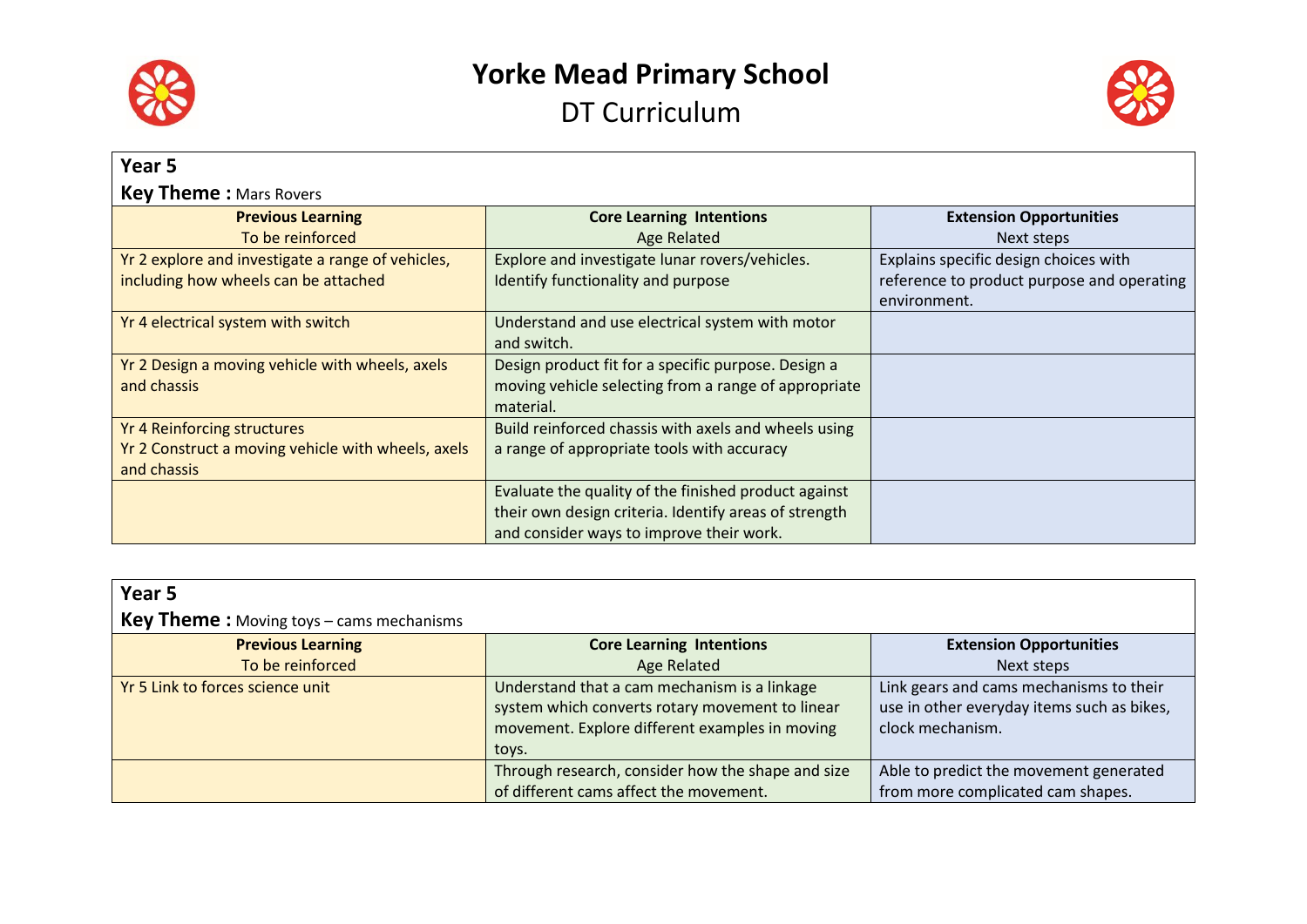



| Yr 4 design a product fit for purpose                | Design their own toy with a cam mechanism,              | Design their own cam shape                |
|------------------------------------------------------|---------------------------------------------------------|-------------------------------------------|
|                                                      | considering function, appeal and ensuring it is fit for | Design incorporating multiple cams        |
|                                                      | purpose. Communicate their design through               |                                           |
|                                                      | annotated sketches.                                     |                                           |
| Yr 4 Select and use a range of tools and equipment   | Follow their design to make their toy, using a range    | Develop and enhance the quality and       |
| to strengthen, stiffen and reinforce as appropriate, | of tools and equipment accurately; selecting from       | accuracy of the finishing and decoration. |
| performing cutting, shaping, joining and finishing   | appropriate materials according to their functional     |                                           |
| accurately.                                          | properties and aesthetic qualities.                     |                                           |
|                                                      | Evaluate the quality of the finished product against    |                                           |
|                                                      | their own design criteria. Identify areas of strength   |                                           |
|                                                      | and consider ways to improve their work.                |                                           |

| Year 5                                                        |                                                        |                                               |
|---------------------------------------------------------------|--------------------------------------------------------|-----------------------------------------------|
| <b>Key Theme:</b> London Landmarks - CAD – ICT morphing image |                                                        |                                               |
| <b>Previous Learning</b>                                      | <b>Core Learning Intentions</b>                        | <b>Extension Opportunities</b>                |
| To be reinforced                                              | Age Related                                            | Next steps                                    |
| Using a range of ICT software for different                   | In ICT develop skills using design software 'sketchup' | Able to explore in depth the functionality of |
| purposes                                                      |                                                        | sketchup independently                        |
| Prior learning in maths investigating nets of                 | Investigate nets of shapes and how they could be       | Able to predict/visualise the nets of more    |
| different shapes                                              | applied to their design (link to maths).               | complex shapes                                |
|                                                               | Design their own London landmark, developing their     | Explains inspiration for design and justifies |
|                                                               | own design criteria and considering the purpose of     | design choices and influences.                |
|                                                               | their building, using sketchup                         |                                               |
|                                                               | Construct their building selecting from a range of     |                                               |
|                                                               | appropriate materials and tools - transferring their   |                                               |
|                                                               | design to a model                                      |                                               |
|                                                               | Evaluate their finished model against their own        |                                               |
|                                                               | design criteria. Identify areas of strength and        |                                               |
|                                                               | consider ways to improve their work.                   |                                               |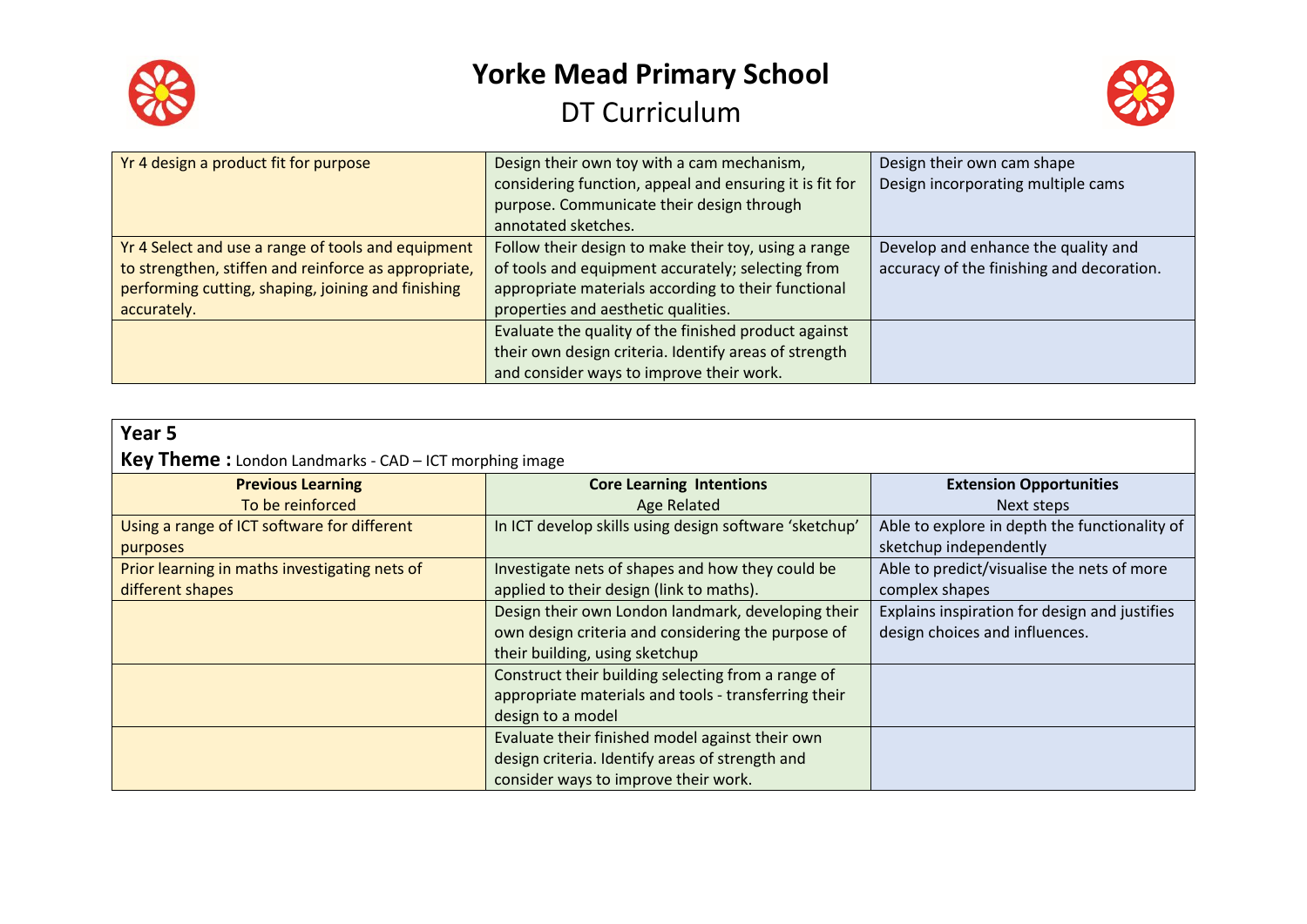



| Year 6                                                                         |                                                                                                                                                                                                                                                                                                                             |                                                                                                                                                                  |
|--------------------------------------------------------------------------------|-----------------------------------------------------------------------------------------------------------------------------------------------------------------------------------------------------------------------------------------------------------------------------------------------------------------------------|------------------------------------------------------------------------------------------------------------------------------------------------------------------|
| <b>Key Theme:</b> Earthquake proof structures                                  |                                                                                                                                                                                                                                                                                                                             |                                                                                                                                                                  |
| Link to Year 6 geography unit on extreme earth                                 |                                                                                                                                                                                                                                                                                                                             |                                                                                                                                                                  |
| <b>Previous Learning</b>                                                       | <b>Core Learning Intentions</b>                                                                                                                                                                                                                                                                                             | <b>Extension Opportunities</b>                                                                                                                                   |
| To be reinforced                                                               | <b>Age Related</b>                                                                                                                                                                                                                                                                                                          | Next steps                                                                                                                                                       |
| Yr 5 Consider how to strengthen and build<br>structures                        | Research different buildings around the world that<br>have incorporated some form of design element to<br>withstand the shaking and stresses from an<br>earthquake. Can they identify any shapes used in<br>their construction?<br>Investigate and test a variety of different shapes,<br>identifying the strongest shapes. | Predict how different shapes react under<br>different types of forces and stresses.                                                                              |
| Yr 5 select appropriate materials according to their<br>functional properties. | Design their own earthquake proof building. Select<br>appropriate materials and joining techniques from<br>testing a range of prototypes, developing ways they<br>could strengthen, stiffen and reinforce their building.<br>Communicate their ideas through sketches and<br>including cross-sectional diagrams.            | Link to Yr 6 geography unit extreme earth -<br>use their understanding of the forces,<br>processes and mechanics of earthquakes to<br>inform the design process. |
| Yr 5 select appropriate tools and techniques to<br>strengthen and reinforce    | Make their building using a range of tools and<br>equipment to cut and join accurately.                                                                                                                                                                                                                                     | Identify, pre-empt and solve problems<br>arising during construction, adjusting and<br>adapting design as required.                                              |
|                                                                                | Test and evaluate the effectiveness of their design.<br>Identify areas of weakness and strength and suggest<br>improvements.                                                                                                                                                                                                |                                                                                                                                                                  |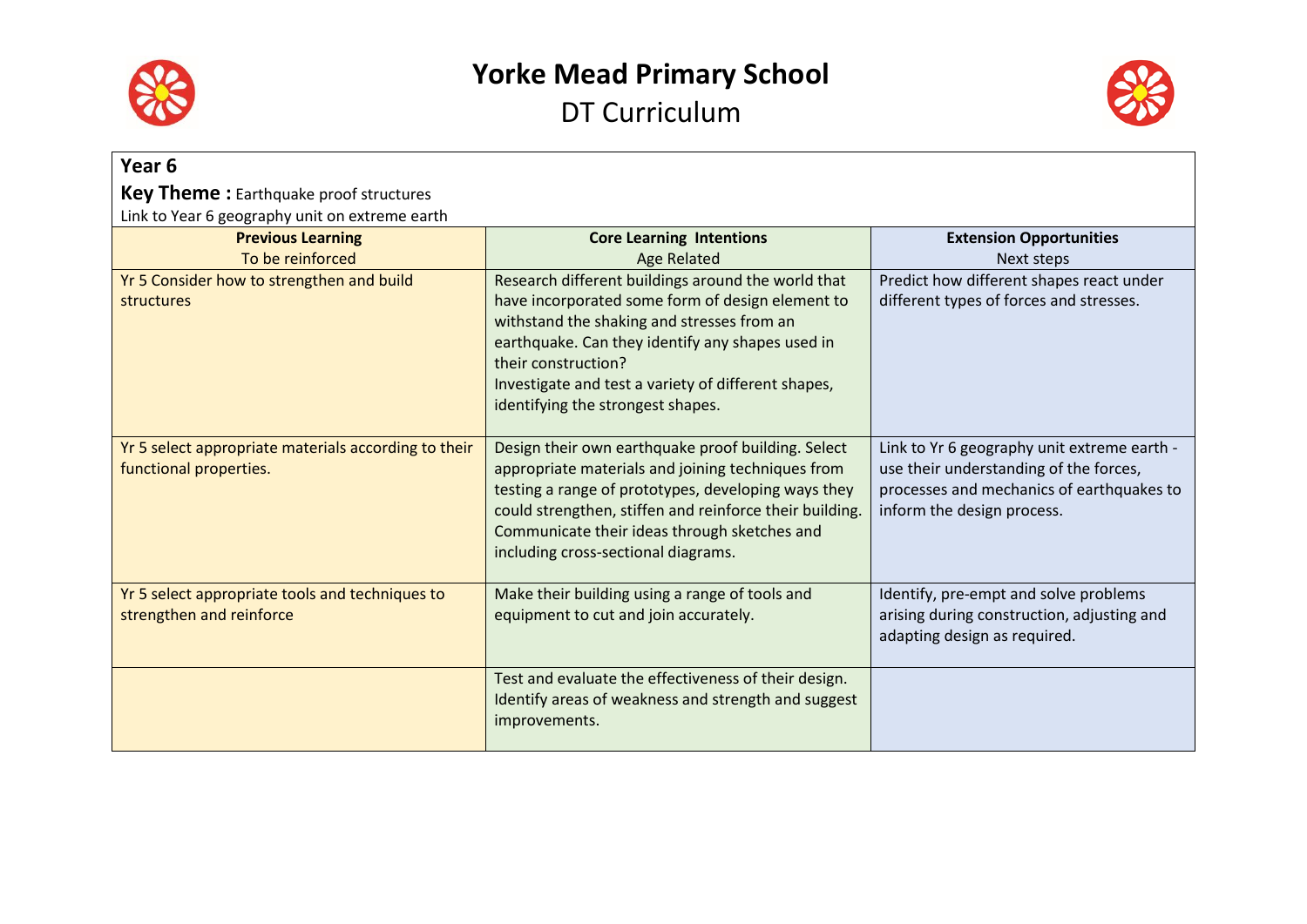



| Year <sub>6</sub>                                                                                                                          |                                                                                                                                                                                                                                                         |                                                                                                                                                                                                                                       |
|--------------------------------------------------------------------------------------------------------------------------------------------|---------------------------------------------------------------------------------------------------------------------------------------------------------------------------------------------------------------------------------------------------------|---------------------------------------------------------------------------------------------------------------------------------------------------------------------------------------------------------------------------------------|
| <b>Key Theme:</b> Textiles - slippers                                                                                                      |                                                                                                                                                                                                                                                         |                                                                                                                                                                                                                                       |
| <b>Previous Learning</b>                                                                                                                   | <b>Core Learning Intentions</b>                                                                                                                                                                                                                         | <b>Extension Opportunities</b>                                                                                                                                                                                                        |
| To be reinforced                                                                                                                           | <b>Age Related</b>                                                                                                                                                                                                                                      | Next steps                                                                                                                                                                                                                            |
| Yr 5 explore and investigate a range of existing<br>products, identifying design aspects and technical<br>construction                     | Explore a range of slippers - who they are designed<br>for, the function, the material used and the different<br>parts. Explore the process of making slippers looking<br>at paper patterns.                                                            | Identify design aspects and functionality in<br>more complicated examples.                                                                                                                                                            |
| Y1 textiles sewing<br>Sewing xmas decorations - Yr3? Yr 4?                                                                                 | Explore different sewing stiches - the function,<br>purpose and practise sewing them.                                                                                                                                                                   | Able to sew more complex stitches and<br>identify and explain how and why they may<br>suit other specific functions and purposes.                                                                                                     |
| Yr 5 design an appealing functional product for a<br>specific purpose considering end user, considering<br>appropriate materials and tools | Design and plan their own slippers. Develop criteria<br>to design an innovative, functional, and appealing<br>product, aimed at a particular group or individual.<br>Communicate their ideas through annotated<br>sketches and generate pattern pieces. | Design a more complicated pattern and<br>incorporate design features to enhance the<br>functionality of the finished product.<br>Consider and develop other methods for<br>joining to enhance the quality of the<br>finished product. |
|                                                                                                                                            | Make their slippers using a range of tools and<br>equipment accurately; selecting from appropriate<br>materials according to their functional properties<br>and aesthetic qualities.                                                                    | Develop and enhance the quality of the<br>finishing and decoration - taking inspiration<br>from other styles and designs, explaining<br>their influence.                                                                              |
|                                                                                                                                            | Evaluate the quality of the finished product against<br>their own design criteria. Identify areas of strength<br>and consider ways to improve their work.                                                                                               | Able to problem solve, enhance and adapt<br>their plan and design as they make,<br>explaining their reasoning and choices.                                                                                                            |